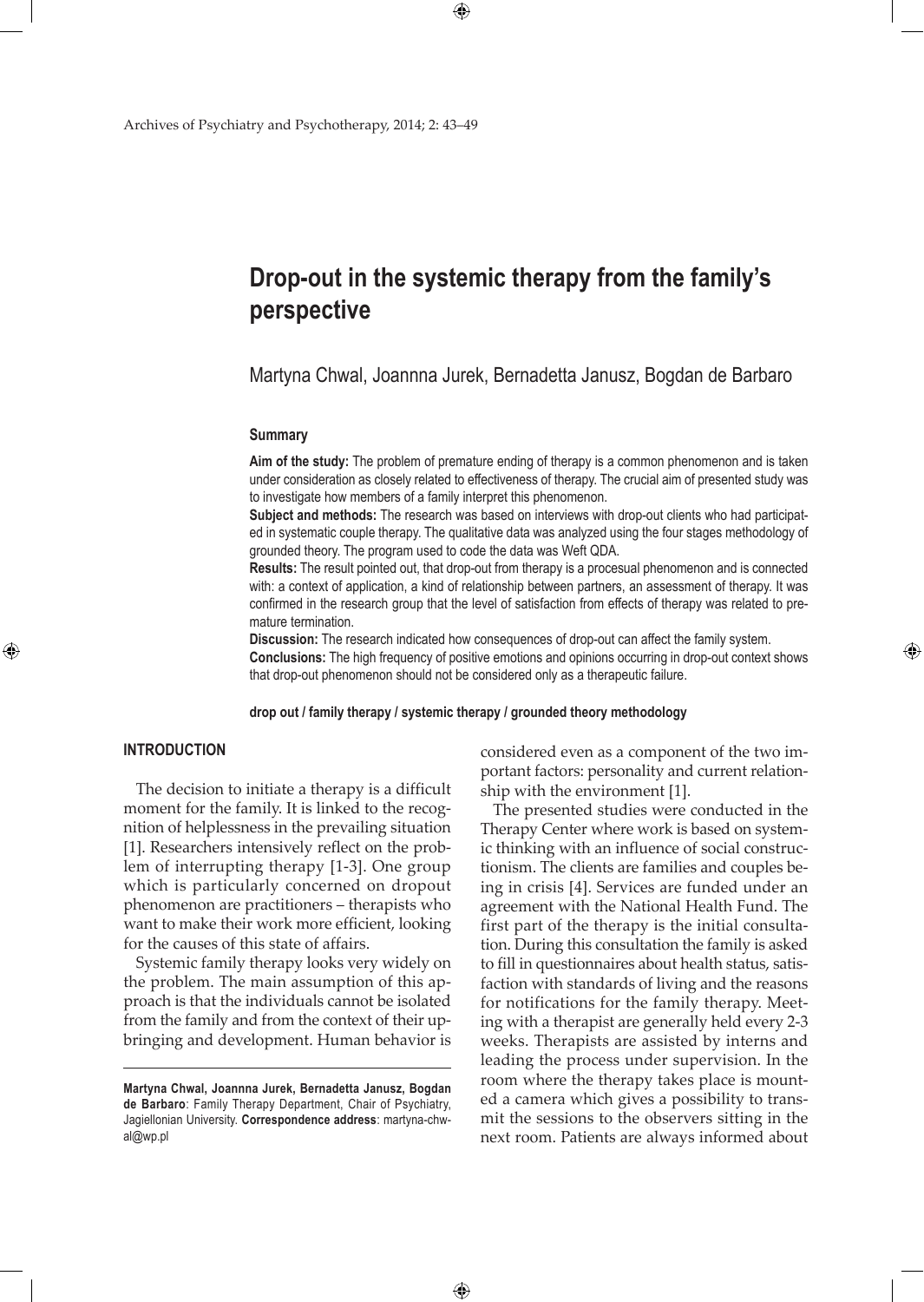this fact. Sometimes therapists meet with families in subsystems or managing individual family members for their own treatment if it is required. The main assumptions of therapy are: work on genogram, understanding of the structure, strategy and communication in the family and deconstructing destructive narrations. Mostly families that start therapy are in a difficult period of development, struggling with illness of a family member or surviving an impasse in marriages. What is important, the vast majority of families voluntarily expressed a desire for help. Therapies forms the court orders are rare.

The course of the therapeutic process and its success depends on many factors. This is particularly interesting issue within the family therapy. The obtained effects of this kind of therapy depend on the individual perspective of each member of the family and also of a perceived common vision, which is often an illustration of the family system. One group of factors concerns directly therapists. Each of them has a unique character and style of conducted therapy, which are not always suitable for working with a particular kind of problems [5]. The second group is connected with patients: their motivation to work, the general attitude towards therapy and work with a therapist. There exist a number of studies that underline connection of premature termination in couple and family therapy with the therapeutic process like: the importance of a constant therapeutic setting [6] or the role of the therapeutic alliance from the first sessions [7]. In other studies the drop out is connected with the therapist's conviction about errors in the therapy [8-10] or about the lack of possibility of helping [11]. Essential are also problems associated with refunds and charges for the treatment, as well as the frequency of meetings and the awaiting time for the first consultation [1]. Resignation from therapy is important from the perspective of health care system which pays for this service as well as for researchers.

The drop out phenomenon can be divided into an early drop-out, following the 1-2 meetings and late drop out after 3 or more meetings. The premature termination of therapy is called a situation when clients end the therapy before achieving aims included in the therapeutic contract [12]. For the purpose of this study drop out is defined as a unilateral decision to terminate

the family therapy without an agreement with the therapist simultaneously notwithstanding the therapeutic contract. The studies included the families, who were already at the initial consultation and at least one therapy session were held. The group described in this study was collected on the basis of therapist reports. The main criterion was absence on appointment session and lack of contact with the therapists further. This kind of collecting research group is based on subjective opinions. Therapist show only their perception of events, but it was the only one possibility to find out about families that dropped out. It is also important to ask the question of convergence of views between the therapists and the patients about therapeutic process, which in the some study were on the level of 83 % [11]. It was taken as a quite good results.

## **Research group**

The subjects participated in the family therapy and completed it prematurely. The group was selected after interviews with therapists asked about clients that terminated therapy. Additionally the documents from therapeutic process were used. Overall, 10 interviews were held including 6 women and 4 men. In general, six families were analyzed but in two of them data were collected only from women. Men form these families did not agree to participate in the research.

## **Methods**

⊕

The aim of this research was to understand drop out as a phenomenon in particular Therapeutic Center that occurred within one year from September 2008 to June 2009. The most important data was collected directly from the families. It was important to obtain information directly from the persons that having the greatest impact on the decision to end the treatment. The interviews allowed also seeing how deeply patients could understand their own experiences from therapy [13]. The interviews were analyzed using grounded theory method [14, 15]. According to this methodology the process that contributed to the drop out was the most substantial

Archives of Psychiatry and Psychotherapy, 2014; 2: 43–49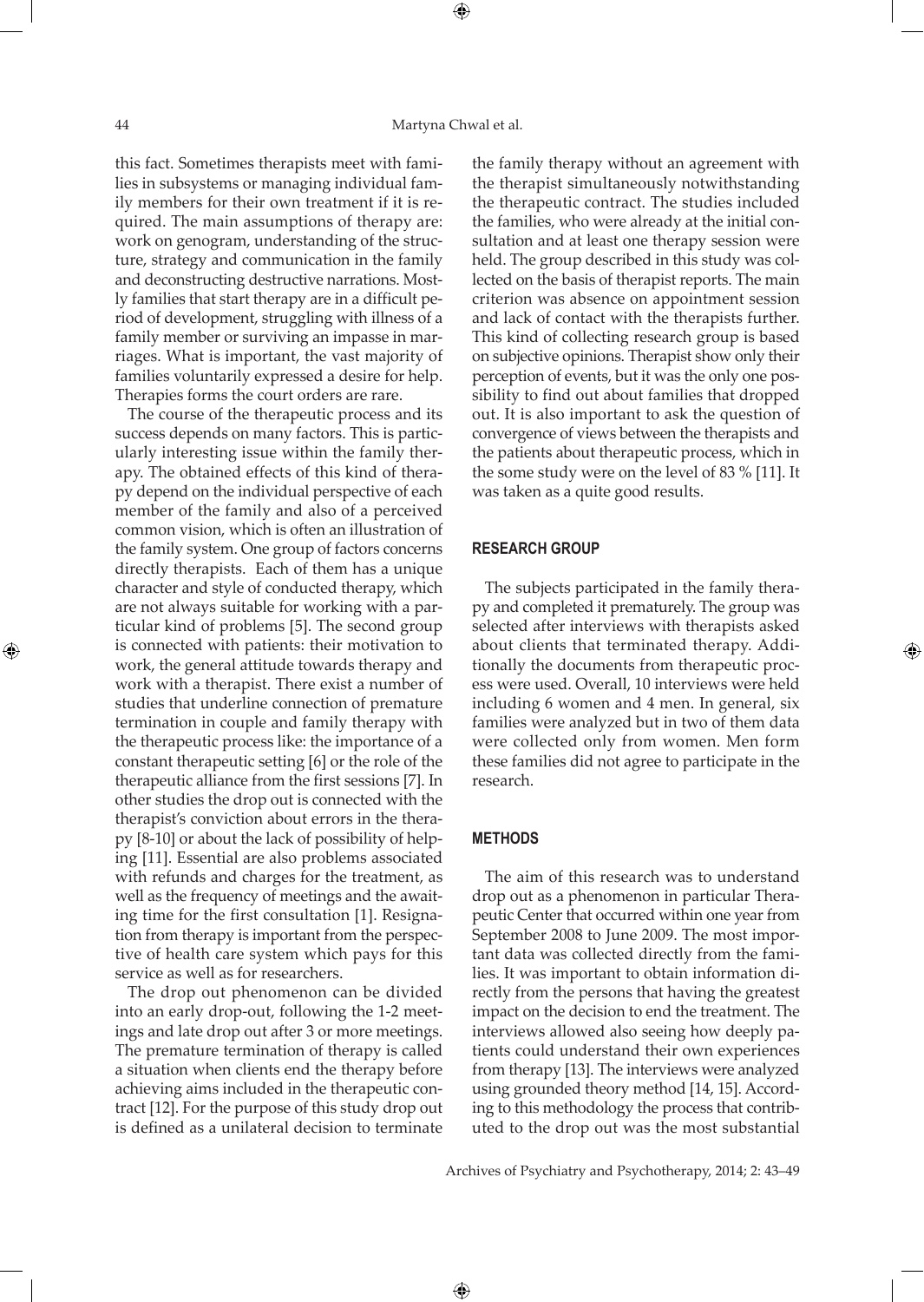part of analysis and any assumptions were not considered before. Collection all of possible data was the fundamental interested. This approach allows creating a post-hoc model. The grounded theory method enables discussions with other researchers who are not intended to confirm or refute the hypothesis, but complement each other in their studies. For the analysis publicly available program- Weft QDA made by Alex Fenton was used [16].

Contact with families started after gathering the information about premature terminations. Initially, there were sent letters containing a phone number and contact address of the researchers. The letters included a request for permission to attend a meeting with a representative of the department for interviews about pros and cons of therapeutic meetings. The families could choose place and time of the meeting. The aims such as improving the quality of treatment services and the development of research and scientific work were mentioned. Anonymity was ensured as well. At the beginning none of the families have respond to the proposal of participation in the study. The next step of the study was a direct phone call. From group of the eight families identified by the therapists six agreed for the interviews although in two cases in this research group the families had been already divorced or during the process. In these cases meeting took place only with wives, because husbands refused to meet. At the meetings the husbands and wives were interviewed separately. Interviews had a semi structured character, were recorded on a recorder with the consent of the subjects who had the opportunity to express it before the first question. Then according to the grounded theory methodology immediately after the interviews were written impressions of the meeting. After meetings also an analysis of the material form therapeutic processes has been done. Before interviews the researchers have not seen this data to avoid prejudices and assumptions. The next step was the transcript of the interviews. Afterwards the interviews were coded. Next encoding took place at the selective, more general level. Here codes have already been compared between interviews. The unification of categories was essential to create drop out's model as the final level of analysis. Subsequently the collected categories were encoded reflexively

⊕

by using the Reflective Coding Matrix [17]. This part of analysis allows to initiate a theoretical coding level and helps to think about main categories as a procesual phenomenon. The result was to create the mini theory based on the collected data about the causes of drop out identified directly by the families. At the level of qualitative analysis for each family were also developed individual models showing the possible interpretation of the causes of premature termination.

# **Results**

The results indicated that drop out from couple therapy has a procesual character. It starts in some specific context with decisions, desires and attitudes, has its own dimensions, characteristics and consequences at least. It is not a phenomenon that appears suddenly. Furthermore, it is a process that may be anticipated from client's behaviors and statements during the therapy. Analysis showed that the factors determining premature termination often appear even before treatment in opinions and attitudes toward therapy. For the therapists it is valid to talk about this at the beginning on therapy as a factor that could prevent drop outs. It is important also because premature termination could have specific consequences for families. Some of the families from this research, which can be surprising, indicated positive results for them, like better communications or better understanding there relationship. The analysis showed that drop out from therapy can be in some part as significant and effective as a completed therapy especially in families' opinions.

The decision to discontinue therapy depends on certain elements having a procesual nature. One of them was noticing the turning point during therapy. It is factor paradoxically linked with both: the effectiveness of therapy and with drop out. What was unexpected, drop-out also occurs in those interviewed where the families were satisfied with the course of therapy. Families from this particularly research emphasized that they interrupted therapy because they saw an improvement in they relation which was enough for them, especially when their motivation for further work was quite low. The analysis proved

Archives of Psychiatry and Psychotherapy, 2014; 2: 43-49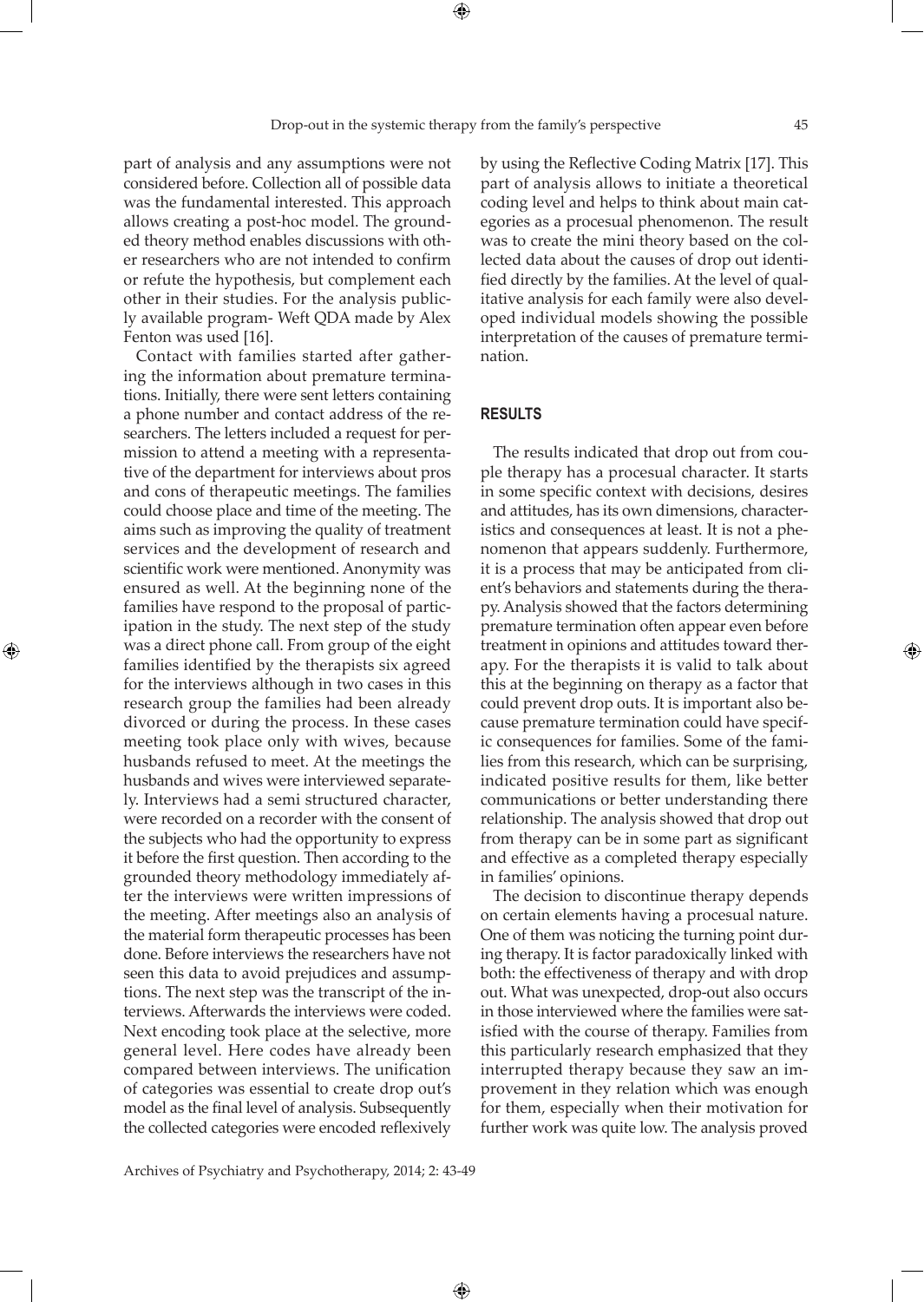⊕

|  | Table 1. Reflective Coding Matrix |  |  |
|--|-----------------------------------|--|--|
|--|-----------------------------------|--|--|

| REFLECTIVE CODING MATRIX |                                                                                 |                                                                                     |                                     |                                    |  |  |
|--------------------------|---------------------------------------------------------------------------------|-------------------------------------------------------------------------------------|-------------------------------------|------------------------------------|--|--|
| Main category            | DROP-OUT                                                                        |                                                                                     |                                     |                                    |  |  |
| Characteristics          | Discontinuation of therapy due to lack of relationship between partners.        |                                                                                     |                                     |                                    |  |  |
|                          | Discontinuatiion of therapy due to one partner                                  |                                                                                     |                                     |                                    |  |  |
|                          | Failure to recommendations by one of the parties.                               |                                                                                     |                                     |                                    |  |  |
| Processes                | Experience emotional moments.                                                   |                                                                                     |                                     |                                    |  |  |
| <b>Dimensions</b>        | The positive-negative                                                           |                                                                                     |                                     |                                    |  |  |
|                          | The therapist's personal collection.                                            |                                                                                     |                                     |                                    |  |  |
|                          | Rating of the therapy.                                                          |                                                                                     |                                     |                                    |  |  |
|                          | Assessment of therapist's competencies.                                         |                                                                                     |                                     |                                    |  |  |
| Context                  | The desire for change in the direction of being together.                       |                                                                                     |                                     |                                    |  |  |
|                          | The decision about starting therapy treated as a chance of rescue relationship. |                                                                                     |                                     |                                    |  |  |
|                          | The decision about therapy due to wife.                                         |                                                                                     |                                     |                                    |  |  |
|                          | Negative attitudes to treatment.                                                |                                                                                     |                                     |                                    |  |  |
|                          | Indifference about therapy.                                                     |                                                                                     |                                     |                                    |  |  |
|                          | Attitudes towards treatment marked by hope.                                     |                                                                                     |                                     |                                    |  |  |
|                          | Lack of conviction to take therapy.                                             |                                                                                     |                                     |                                    |  |  |
| Consequences             | Failure to resolve the<br>problems in therapy.                                  | Dealing therapy as a help<br>with the decision about<br>future of the relationship. | An unexpected<br>result of therapy. | Positive result<br>of the therapy. |  |  |

 $\bigoplus$ 

that sometimes just the decision to start a therapy or the opportunity to talk with partners in a different situations and place were reported as a healing factor for families' communication. It is surprising that in families that interrupted therapy so often appear the positive opinions about therapeutic processes and therapists. The question arises, why they do not have the opportunity to complete therapy and do not interrupt therapy without consulting. This can be explained, of course, only in this specific research group, by low impact of the therapist personal work style on the decision about premature termination as was categorized from interviews. Despite of the positive reviews, families said also some critical comments but for them it was not connected with their drop out form therapy. Sometimes subjects have mentioned about some kind of disturbing signals. They were treated as a therapist's errors. The families indicated: feeling therapist's tired and routine, feeling of being anonymous for the therapist associated with constantly having to repeat the history and commenting the family situation inadequately to the presented facts.

Analysis indicated that failure to the therapist's recommendations by one from the couple

is one of the important predictors of drop out risks. It is also a clear signal about attitudes towards therapy in general. What could be interesting for therapists is the fact that such problem is very easy to find during the therapy.

The families also said that the experiences of difficult emotional moments during therapy may discourage further cooperation with the therapist. If there are a lot of emotional moments, especially difficult one, the therapist should be more sensitive to the family and signaled their efforts.

Drop out, in this research, was also related to some factors that can be described on continuum from positive to negative evaluations. In the interviews more often were indicated: positive evaluation of therapy, the positive perception of the therapist and the therapist's positive assessment of his/her competence. Negative codes were less presented during the interviews. The results showed that the decision to discontinue therapy is not detached from the context of decision about starting therapy. Extremely important was the general attitude towards therapy. Perhaps from this conclusion ressult indications of the importance of careful therapeutic contract and the importance of develop deeper

Archives of Psychiatry and Psychotherapy, 2014; 2: 43–49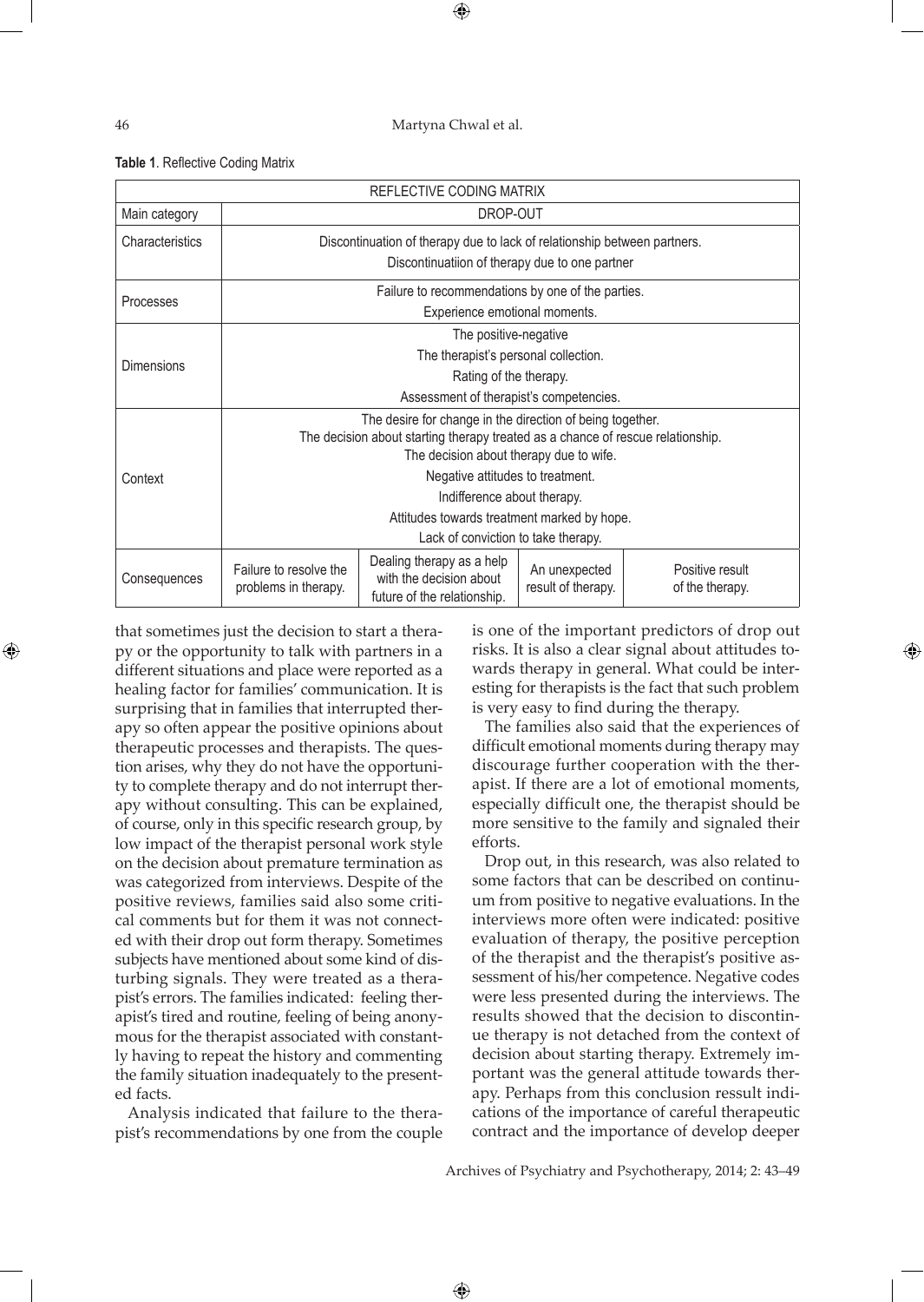relations between therapist and couple during the first consultation. It could be said that therapy is not successful if it starts prematurely. It may be noted that in some cases from this analysis were appeared expressions quite easy to notice on the consultation such as: a negative attitude to therapy, indifference in the attitude towards treatment, lack of conviction to take the therapy. These are obvious examples of connections between lack of motivations to the therapy and the drop out decision. A herald of drop out is also the attitude to therapy characterized by hope, but only when other factors connected with drop out's context are present. It created in this particular therapy a dangerous situation for both: the therapist and families because of feeling strong pressure from too high expectations. Code from interviews like therapy as a chance to rescue the relationship is example of this situation. The families also revealed a tendency to start therapy because of willingness to be together and simultaneously they reported that these decisions were taken under the influence of one person, in this research generally of wives. It looks like two issues which are mutually exclusive. If family members wanted to go to the therapist they should have made a common decision. Unilateral motivation to work on the therapy indicates the risk of unfinished therapy. The phenomenon of premature termination generally considered as a negative process linked with treatment at all. What was surprising, the drop outs form therapy were entailed with different types of effects in this study. From these interviews also emerged a very specific factor: drop out as a positive result for family. Results like those mentioned can start new perception of premature termination, not necessarily in terms of therapeutic failure. The families clearly pointed out that therapy helped them make decision about the future of their relationship. Also in this analysis appeared codes that confirm this way of thinking for families perspectives: failure to resolve the problems in therapy and unexpected result of therapy.

⊕

The most common codes were: positive rating of the therapy and the decision about starting therapy treated as a chance of rescue relationship. They appeared in all of interviews and in both kinds of families those who felt improvement and those who did not. In general, there

were not some particular codes, which could differentiate the research group.

# **Discussion**

The study was designed to describe the families' perspective of the drop out phenomenon. The possibility of personal contact with the families showed how important in this drop out's understanding is comprehension of each family systems. The advantage of qualitative research is the analysis of causality possible to carry out with amazing precision [18]. Current state of knowledge about the drop out is investigated systematically, but still provides unexpected conclusions. From the literature it seems to be neglected topic by researchers. This phenomenon, like any other, cannot be tested in isolation from practice. It seems that interviews with people directly involved in this process are valuable and allow for greater insight. The fact that the studies focused on families, not on individual patients, can provide multiplicity of perspectives that take place [19, 20]. Furthermore, it is a very important that after all attempts finally managed to gather a group that wanted to return to their experiences from therapy. These in some cases were positive while in other very difficult to live again. Comparing 10 interviews produced interesting results. First of all research indicated that the drop out can be understood as a phenomenon having positive consequences for the system. The study also showed that drop out is a process that starts already during deciding to start therapy and is associated with an attitude towards this kind of treatment. It manifests itself in the behavior presented in the sessions, in the form of one-sided problem's reception or in not to applying the recommendations from the therapist. Significant within the meaning of drop out is understanding of each family's attitude toward therapy. Especially dangerous is the attitude marked with hope as well as with high expectations about the results. In this research, in cases where members of families had placed too high, unrealistic hopes in treatment partners were divorced after all. Of course it is too small research sample to generalize this conclusion. There were also statements indicating a possibility to attitudes' changing: one of the respond-

Archives of Psychiatry and Psychotherapy, 2014; 2: 43-49

 $\bigoplus$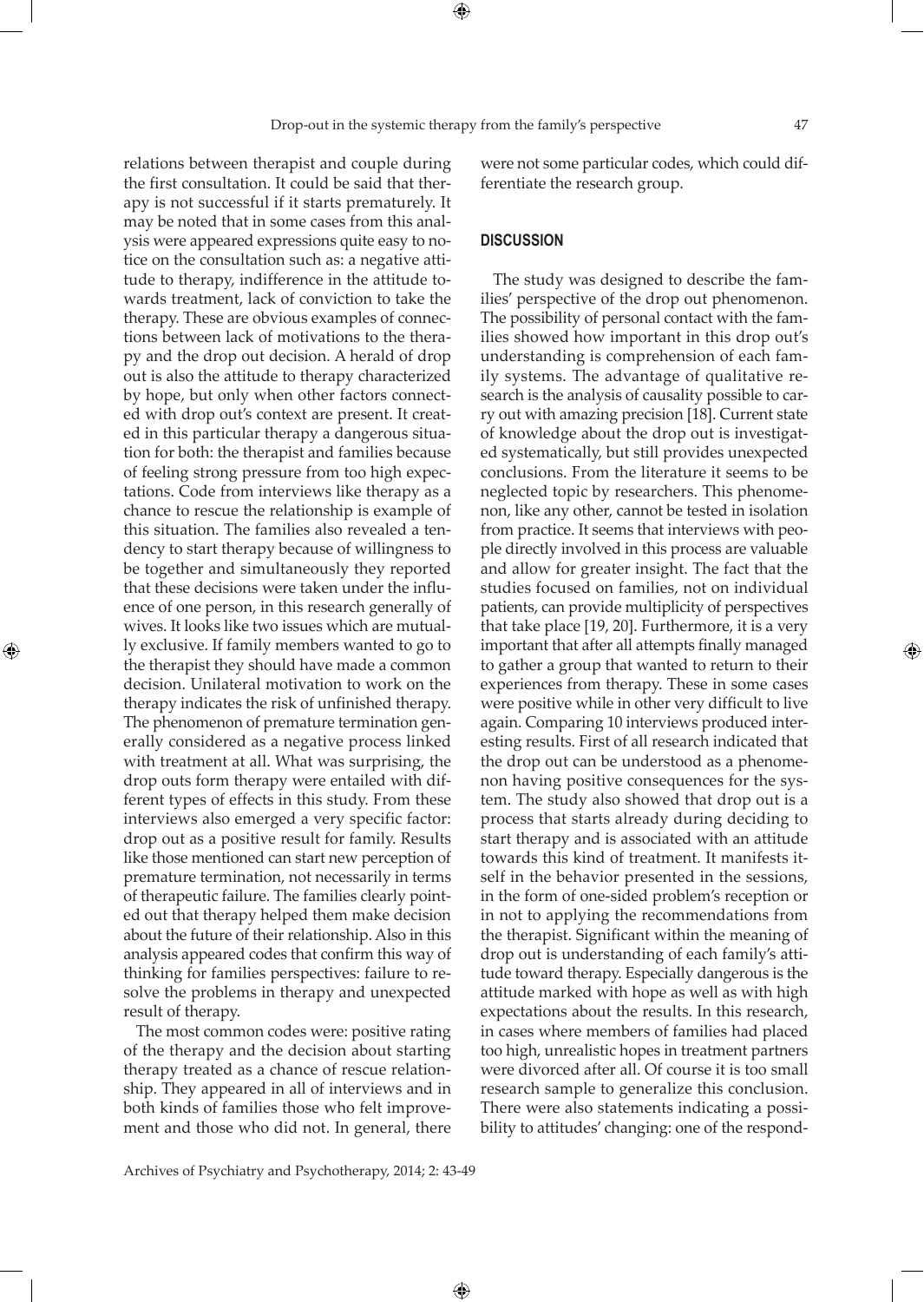$\bigoplus$ 

ents felt on the beginning of treatment that the treatment was unnecessary, however, the therapist's knowledge made a big impression on him and finally he believed that the whole situation was favorable for him and allowed to reflect on many aspects of his marriage.

The study showed a greater wives influence on drop out decision. It is opposite to the earlier cited studies [2] and it requires further analysis.

The therapist's positions and influence on the dropout process should be widely investigated. No clear relationship between the therapist's personality and making the decision to stop treatment may alleviate the professionals' burden of responsibility [21].

### **Limitation**

⊕

Surely it would be useful to continue research on a larger group of patients and observe which categories are characterized by the phenomenon more general and which would give more information about drop out factors connected with specific families. The research group was based only on the families that dropped out form therapy in the past. To show differences, the analysed group should be bigger and more diverse than that.

Focus on the evaluation of the therapeutic process and therapist's perspective could be also connected widely with the families' earlier therapeutic experience. In addition to the presented work at the families' perspective of premature termination it is important to know and compare this with the therapist's perspective on drop out. This type of study is conducted by a part of the research team [22].

 Because it was a qualitative analysis the interpretation cannot be treat as a general conclusion. An extremely important issues are also the way of collection these research group and the problem if therapists were an objective group to identify premature terminations in their own processes.

## **Conclusions**

Each decision about treatment depends on many factors. The decision to drop out from therapy is also connected with this initial context. Factors such as the way of being together, the decision to therapy under the influence of wife, negative attitudes to treatment, indifference in the attitude towards therapy, lack of conviction to take therapy seem to be factors favoring the premature termination of therapy. On the other hand, factors like: the desire and readiness to change, treating therapy as an opportunity to save a relationship, approach to treatment characterized by hope play an important role in preventing the drop out process. The context of drop out is connected with the lack of bond between partners or pressure of one of them to ending. The decision-making process related to the drop out affect the elements that have continuous character and take places during the therapeutic process such as: noticing the turning point, failure to recommendations by one of the parties, experiencing emotional moments. The phenomenon is closely linked to the personal way of conducting the therapy and the therapist as well. These two factors of therapeutic process shall be subject to further evaluation. The final stages of the drop out's process are the consequences within the family system. Studies have shown they can be beneficial or affect the separation.

⊕

## **References**

 $\bigoplus$ 

- 1. Aleksandrowicz J. Psychotherapy. Warsaw: Medical Publisher PZWL; 2000.
- 2. de Barbaro B, Zielińska E, Grabowski G, Budzyna-Dawidowski P. Drop-out in family therapy. Psychotherapy, 2003; 4: 21-33.
- 3. Williams L, Wilkins L. Transference interpretations in short term, dynamic psychotherapy. Journal of Nervous and Mental Dieses 1999; 187: 572-579.
- 4. Family Therapy Department [homepage on the Internet] Cracow. Available from: http//: www.ztr.krakow.pl
- 5. Kottler JA. The Compleat Therapist. The United States of America: Jossey – Bass; 1991.
- 6. Anderson JF, Barton C, Schiavo RS, Parsons BV. Systemsbehavioral intervention with families of delinquents. Thera-

Archives of Psychiatry and Psychotherapy, 2014; 2: 43–49